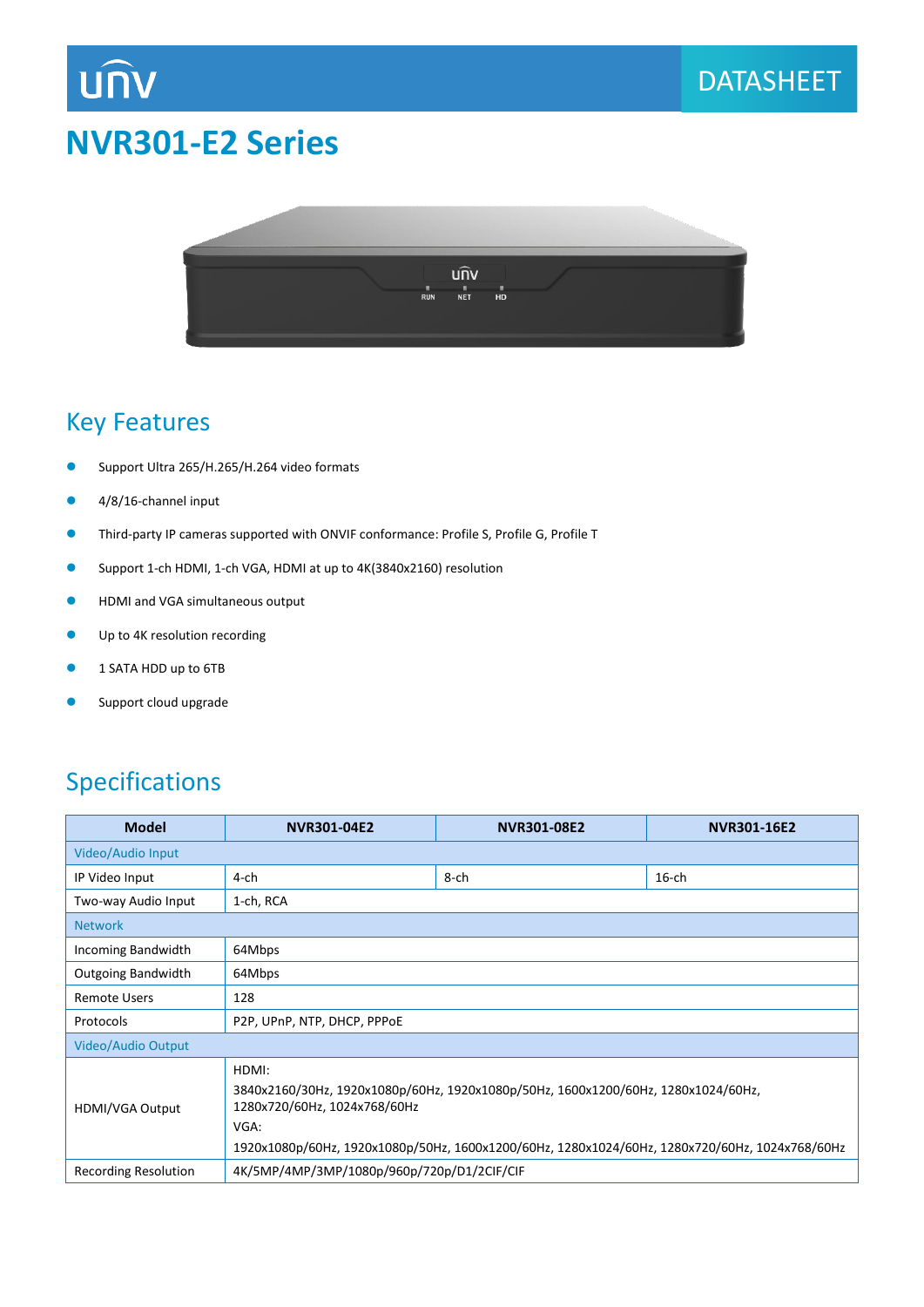| <b>UNV</b>                 |                                                                          |                                                                               |                    | <b>DATASHEET</b>                                                                    |  |  |  |
|----------------------------|--------------------------------------------------------------------------|-------------------------------------------------------------------------------|--------------------|-------------------------------------------------------------------------------------|--|--|--|
| Synchronous Playback       | $4$ -ch                                                                  | 8-ch                                                                          | $16$ -ch           |                                                                                     |  |  |  |
| Corridor Mode Screen       | 3/4                                                                      | 3/4/5/7/9                                                                     | 3/4/5/7/9/10/12/16 |                                                                                     |  |  |  |
| <b>Decoding</b>            |                                                                          |                                                                               |                    |                                                                                     |  |  |  |
| Decoding format            | Ultra 265/H.265/H.264                                                    |                                                                               |                    |                                                                                     |  |  |  |
| Liveview/Playback          | 4K/5MP/4MP/3MP/1080p/960p/720p/D1/2CIF/CIF                               |                                                                               |                    |                                                                                     |  |  |  |
| Capability                 | 1 x 4K@30, 1 x 5MP@30, 2 x<br>4MP@30, 2 x 3MP@30, 4 x<br>1080p@30        | 1 x 4K@30, 1 x 5MP@30, 2 x<br>4MP@30, 2 x 3MP@30, 4x<br>1080p@30, 8 x 720p@30 | D1@30              | 1 x 4K@30, 1 x 5MP@30, 2 x<br>4MP@30, 2 x 3MP@30, 4x<br>1080p@30, 8 x 720p@30, 16 x |  |  |  |
| <b>Hard Disk</b>           |                                                                          |                                                                               |                    |                                                                                     |  |  |  |
| <b>SATA</b>                | 1 SATA interface                                                         |                                                                               |                    |                                                                                     |  |  |  |
| Capacity                   | up to 6TB for each disk                                                  |                                                                               |                    |                                                                                     |  |  |  |
| <b>External Interface</b>  |                                                                          |                                                                               |                    |                                                                                     |  |  |  |
| Network Interface          | 1 RJ45 10M/100M self-adaptive Ethernet Interface                         |                                                                               |                    |                                                                                     |  |  |  |
| <b>USB Interface</b>       | Rear panel: 1 x USB2.0, 1 x USB3.0                                       |                                                                               |                    |                                                                                     |  |  |  |
| General                    |                                                                          |                                                                               |                    |                                                                                     |  |  |  |
| Power Supply               | 12V DC                                                                   |                                                                               |                    |                                                                                     |  |  |  |
|                            | Power Consumption: ≤9 W (without HDD)                                    |                                                                               |                    |                                                                                     |  |  |  |
| <b>Working Environment</b> | -10°C ~ + 55°C (+14°F ~ +131°F), Humidity $\leq$ 90% RH (non-condensing) |                                                                               |                    |                                                                                     |  |  |  |
| Dimensions (W×D×H)         | 260mm × 240mm × 47mm (10.2"×9.4"×1.9")                                   |                                                                               |                    |                                                                                     |  |  |  |
| Weight (without HDD)       | 1.3kg (2.87 lb)                                                          |                                                                               |                    |                                                                                     |  |  |  |

# Dimensions